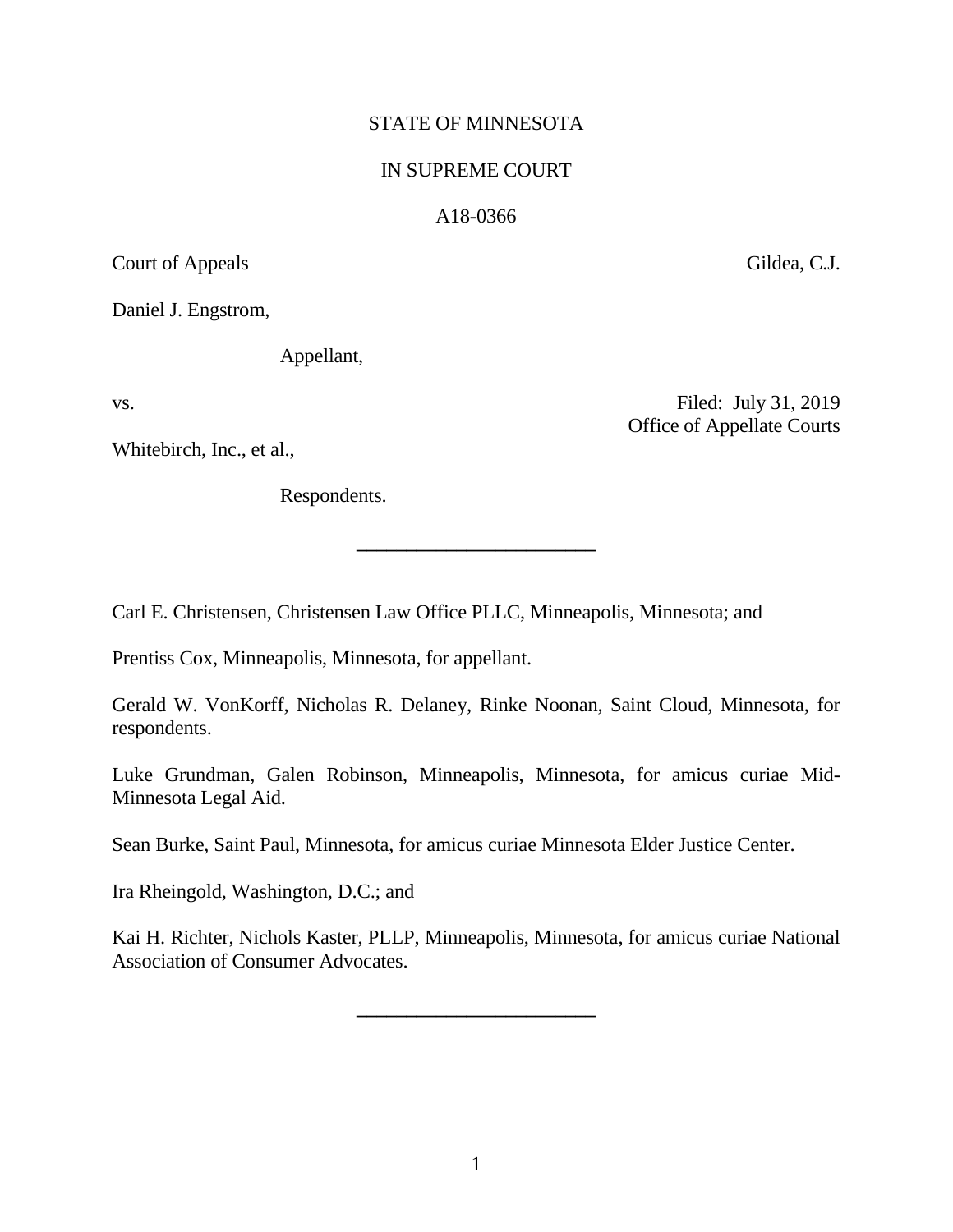### S Y L L A B U S

A person who pays an attorney to investigate his liability in response to allegedly unlawful demand letters under the Minnesota Consumer Fraud Act, Minn. Stat. § 325F.69 (2018), has been "injured" within the meaning of the private attorney general statute, Minn. Stat. § 8.31, subd. 3a (2018).

Reversed and remanded.

# O P I N I O N

GILDEA, Chief Justice.

This case requires that we interpret the private attorney general statute, Minn. Stat. § 8.31, subd. 3a (2018). This statute provides that "any person injured by a violation of" certain laws the attorney general is tasked with enforcing can bring that person's own civil action. Specifically, we are asked to decide whether appellant Daniel Engstrom's payments to an attorney to investigate what appellant contends were fraudulent demands constitute an "injury" under the statute. The district court and court of appeals dismissed appellant's claim, concluding that he had not alleged "injury." Because we conclude that a person who is targeted by a fraudulent demand and consequently pays an attorney to investigate his liability in response to that demand has been "injured" within the meaning of the private attorney general statute, we reverse and remand for proceedings consistent with this opinion.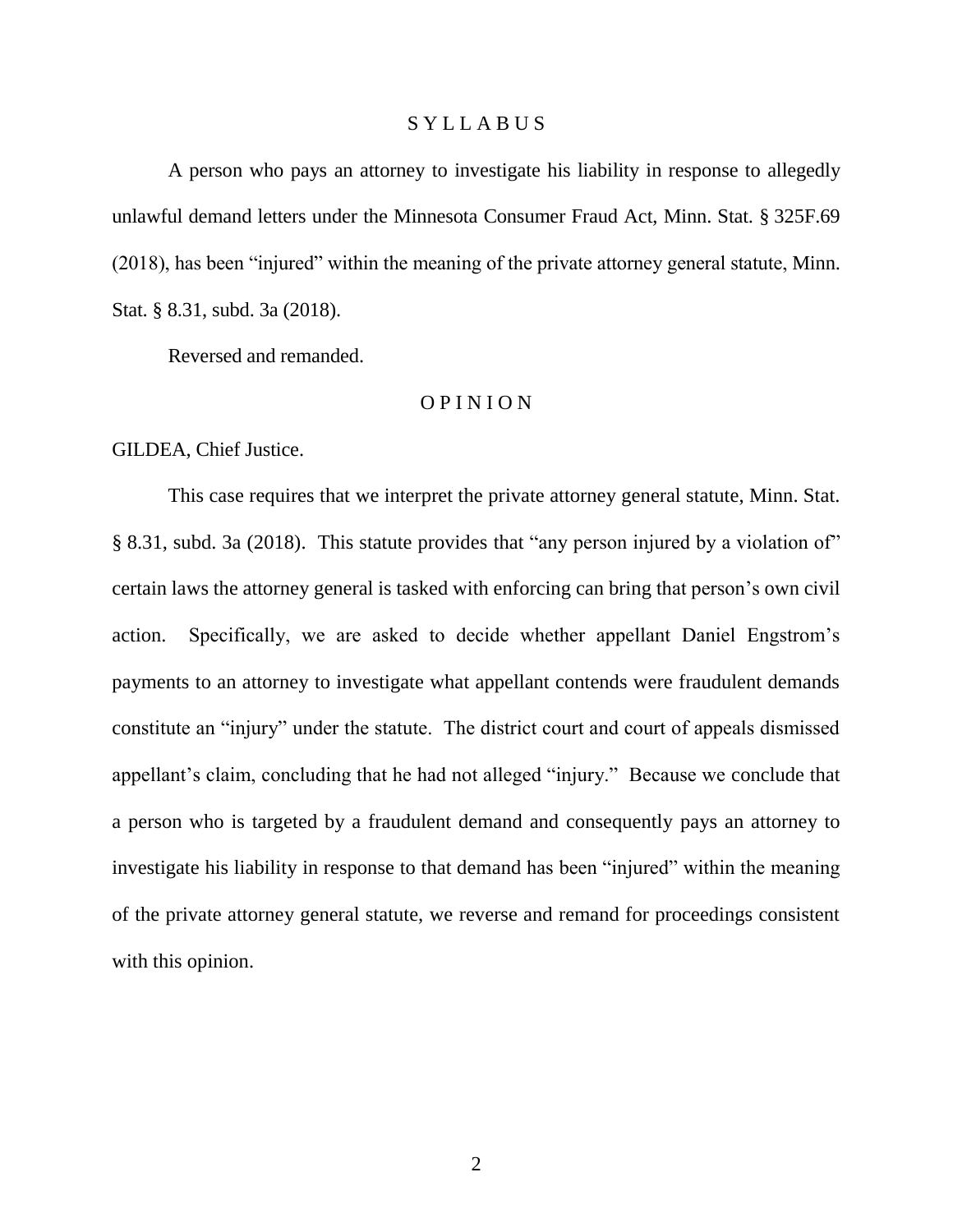#### **FACTS**

According to Engstrom's complaint, his mother, Debra, purchased a timeshare interest in a property in the Brainerd area sometime between July 2001 and August 2002. Respondents ("Whitebirch") manage and own the timeshare property.<sup>1</sup>

Debra died intestate on July 17, 2015. A little over a year after Debra's death, on August 26, 2016, Whitebirch sent Engstrom a letter claiming that he had a property interest in his mother's timeshare. Specifically, Whitebirch wrote that it had gone through the paperwork on the timeshare and "noticed Debra Engstrom added your name to the Deed in 2001." Whitebirch asserted that the deed "was filed with the county so both Debra Engstrom and Daniel Engstrom own this timeshare."

To support these assertions, Whitebirch attached two documents to its letter. First, Whitebirch included a "Joint Ownership Authorization" form purporting to show that Debra authorized Whitebirch to add Engstrom as an owner in 2001. Second, Whitebirch attached a photocopy of a deed claiming to show that Whitebirch conveyed the timeshare to Debra and Engstrom as "JOINT TENANTS (WROS)" on August 5, 2002. Whitebirch concluded its letter by instructing Engstrom to send a copy of Debra's death certificate and execute an attached quitclaim deed if he did not want to keep the timeshare. If Engstrom wanted to keep the timeshare, he was instructed to contact Whitebirch.

Engstrom did not believe that he owned an interest in the timeshare. After all, Engstrom alleged, Whitebirch had never delivered the purported deed to him before his

Respondents are three companies that manage a single timeshare business, which we will refer to collectively as "Whitebirch."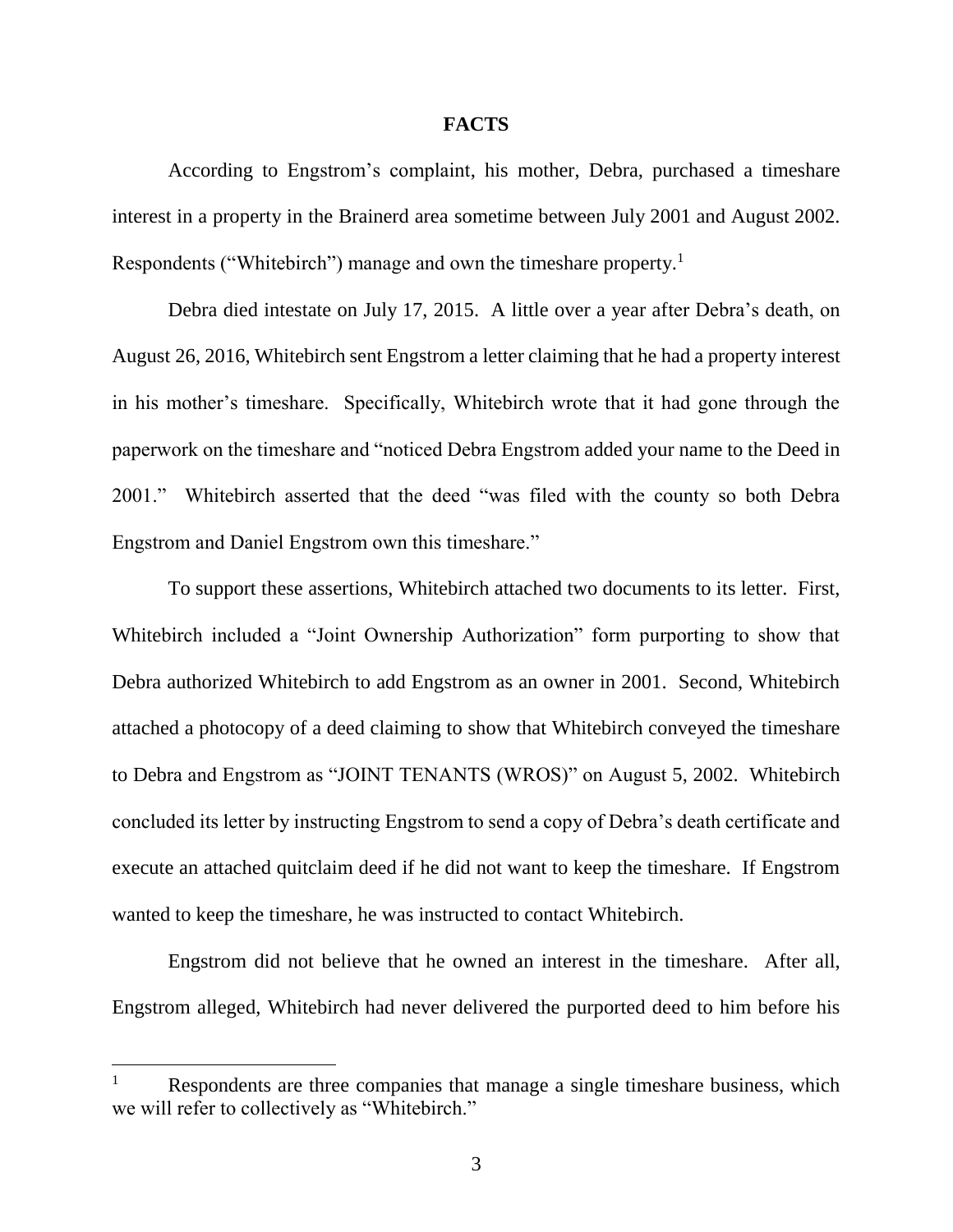mother's death, nor had it sent him any tax statements or maintenance-fee invoices over the 14 years that he had allegedly owned an interest in the property. In addition, Engstrom found it suspicious that the deed was dated over a year after his mother had purportedly signed the "Joint Ownership Authorization" form to add him as an owner.

On November 21, 2016, Whitebirch mailed Engstrom another letter, this time demanding unpaid maintenance fees in the amount of \$1,300.75. A month later, Whitebirch sent a third letter. Again, Whitebirch demanded that Engstrom pay past-due maintenance fees, which were now in the amount of \$1,984.75, or execute a quitclaim deed for the property.

In response, Engstrom sent Whitebirch a letter stating that he did not agree that he had an interest in the timeshare, that he would not execute a quitclaim deed, and that he would not pay the maintenance fees. Whitebirch responded that it would only release Engstrom from his obligation to pay maintenance fees if he executed a quitclaim deed.

In a final letter, dated May 1, 2017, Whitebirch demanded that Engstrom pay \$2,067.95 in past-due fees or execute a quitclaim deed. Whitebirch further stated that if Engstrom refused, it would begin collection efforts and take legal action against him.

At some point during these exchanges—the record does establish exactly when—Engstrom hired and paid an attorney to investigate the validity of Whitebirch's demands and his liability.<sup>2</sup> During the investigation, Engstrom learned that the deed had

<sup>&</sup>lt;sup>2</sup> Engstrom did not explicitly allege this fact in his complaint. He did, however, argue before the district court that he paid an attorney to "do title research" and "to inquire into [the notary] notarizing deeds when her commission was expired." In addition, Engstrom asserted at the court of appeals that he paid an attorney "to conduct title research,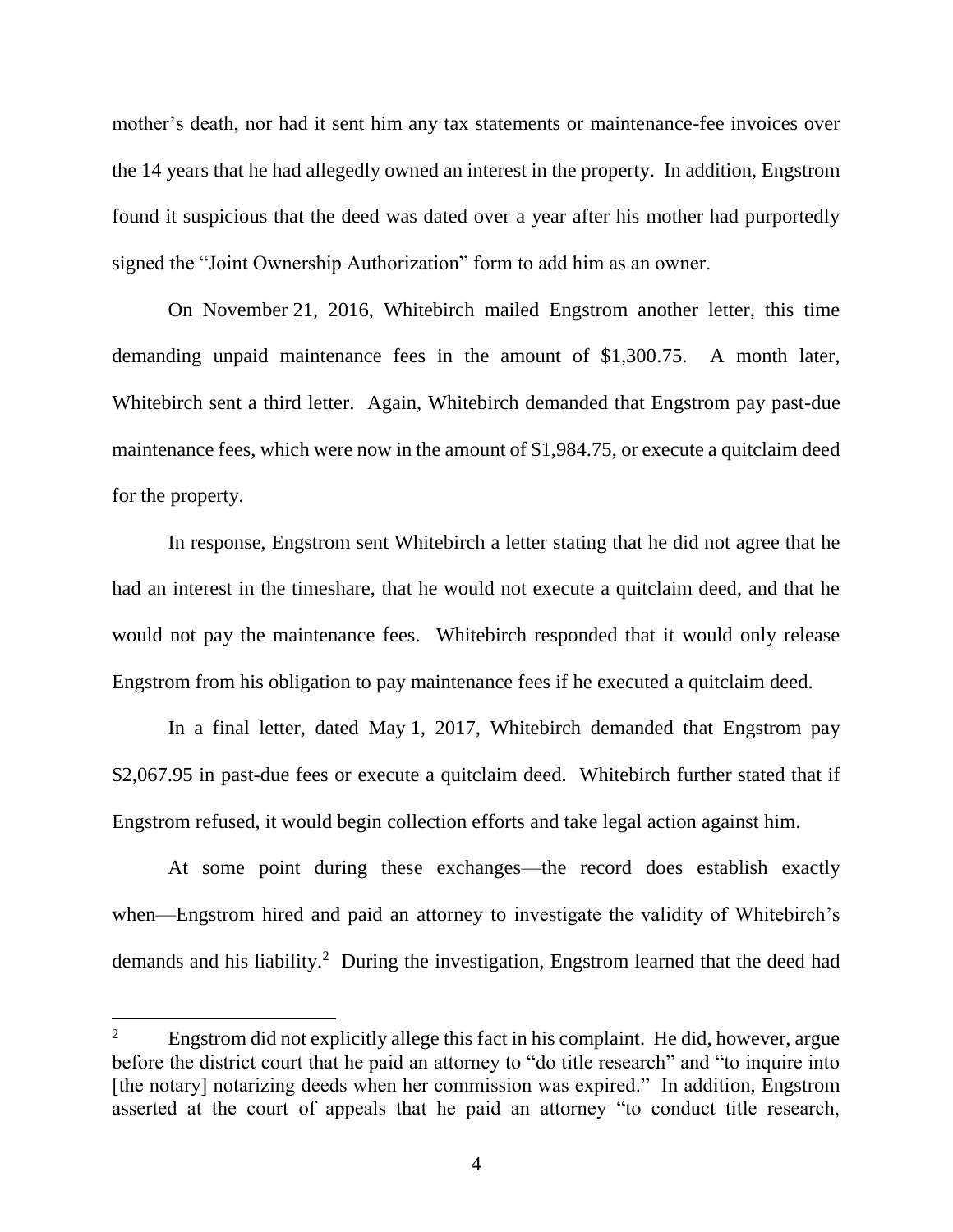not been recorded with the county as Whitebirch had claimed. In addition, he alleged that he discovered multiple issues related to the notarization of the deed. First, the notary's signature was misspelled. Second, the notary had been disciplined in 2001 for attesting to backdated signatures. And third, the notary's commission was revoked on the date she purportedly notarized the deed. In fact, upon researching other Whitebirch deeds filed in Crow Wing County, Engstrom discovered that more than 300 other timeshare deeds bore the same revoked notary stamp and signature.

On May 17, 2017, Engstrom commenced this action in response to Whitebirch's threat to take legal action against him. Engstrom's complaint alleges two counts under the Minnesota Consumer Fraud Act, Minn. Stat. § 325F.69 (2018).<sup>3</sup> According to Engstrom, Whitebirch engaged in a pattern and practice of fraud whereby it created fake title instruments and used those instruments to trick timeshare owners' heirs into: (1) paying fees they do not owe; or (2) executing real-estate documents that create the appearance of clean title, allowing Whitebirch to bypass decedents' estates and resell the interests.

investigate [the notary's] notary commission, and to respond to Whitebirch." Whitebirch argued at the court of appeals that Engstrom should not be able to rely on these alleged facts because they were not pleaded in the complaint. Whitebirch does not, however, raise this argument to our court. Because Whitebirch does not argue that these allegations are not properly before us, we assume without deciding that the allegations of the complaint encompass Engstrom's payment to an attorney to investigate Engstrom's liability as described above. *See Weavewood, Inc. v. S & P Home Invs., LLC*, 821 N.W.2d 576, 578–79 n.1 (Minn. 2012) (assuming without deciding the sufficiency of a complaint).

<sup>3</sup> In addition to the claims based on the Consumer Fraud Act, Engstrom's complaint contained four other counts. In response, Whitebirch brought a counterclaim and two thirdparty claims. The parties entered into a stipulation and dismissed some of the claims. The district court dismissed the rest. The dismissal of these claims is not at issue on appeal.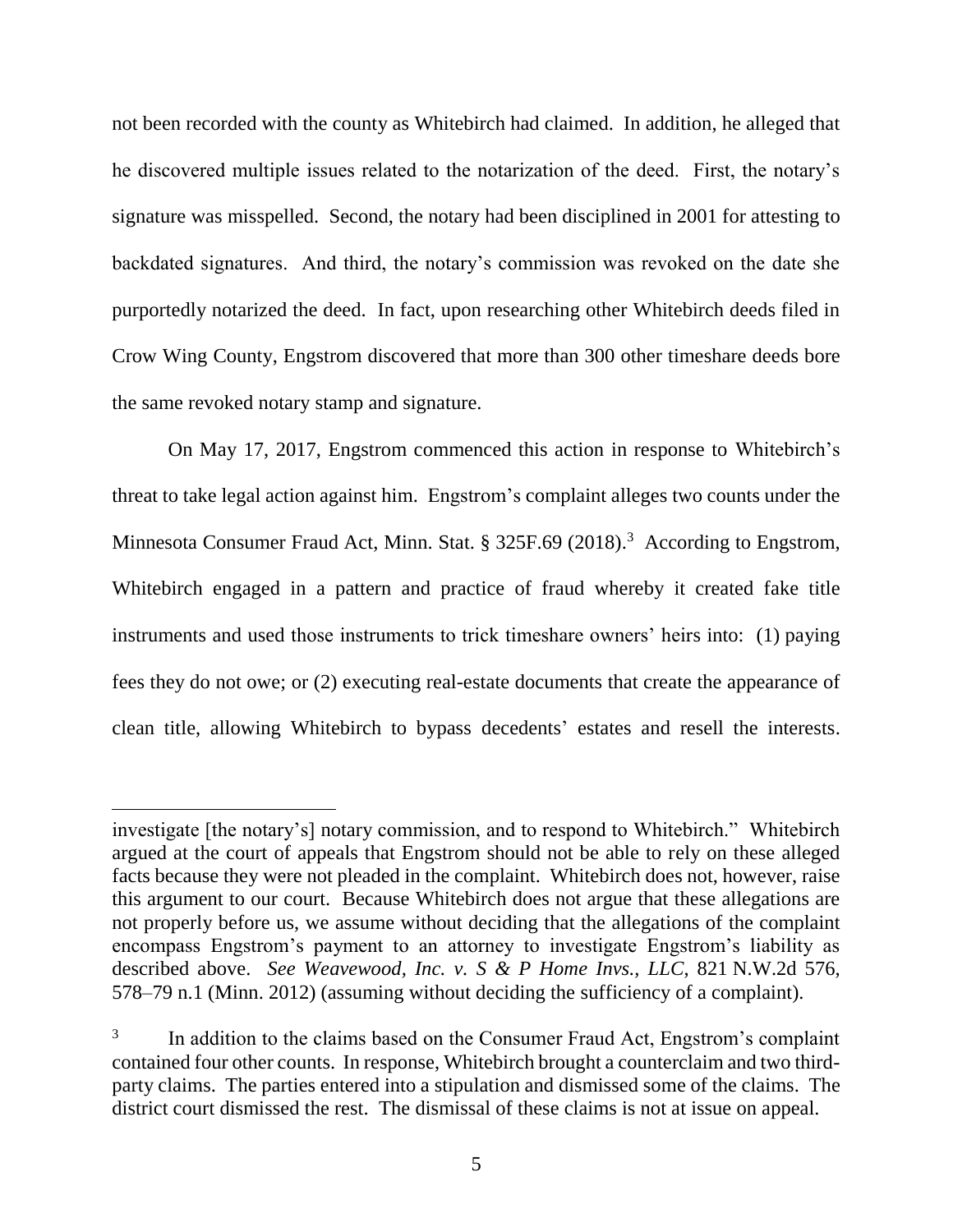Engstrom seeks to enjoin Whitebirch from engaging in this scheme and to recover damages, costs, and disbursements—including attorney's fees—that he incurred as a result of Whitebirch's misconduct.

Whitebirch filed a motion for judgment on the pleadings, arguing that Engstrom had failed to plead a cause of action under the private attorney general statute because he did not allege that he had been injured. The district court agreed and dismissed Engstrom's claims based on alleged violations of the Consumer Fraud Act because the complaint "nowhere alleges that Mr. Engstrom has been injured in any way." According to the district court, Engstrom did not suffer an injury because he did not pay "a single penny to Defendants in this matter." Put another way, Whitebirch gave Engstrom "an ultimatum, to either pay the fees associated with the timeshare or sign a quitclaim deed." Because Engstrom did not choose either option, the court reasoned, he was not injured. In addition, the district court determined that Engstrom could not allege injury to other timeshare owners whose deeds may be invalid or to Debra's estate to meet the injury requirement. Concluding that Engstrom had failed to plead an injury, the district court dismissed the counts based on violations of the Consumer Fraud Act for failure to state a claim.

Engstrom appealed the dismissal of his Consumer Fraud Act counts, arguing that he had suffered an injury by having to hire an attorney to respond to Whitebirch's fraudulent demands. The court of appeals affirmed the district court, concluding that "Engstrom has not sufficiently pleaded that he was injured by respondents' purported violation of the [Consumer Fraud Act]." *Engstrom v. Whitebirch, Inc.*, No. A18-0366, 2018 WL 4290056, at \*4 (Minn. App. Sept. 10, 2018).Like the district court, the court of appeals reasoned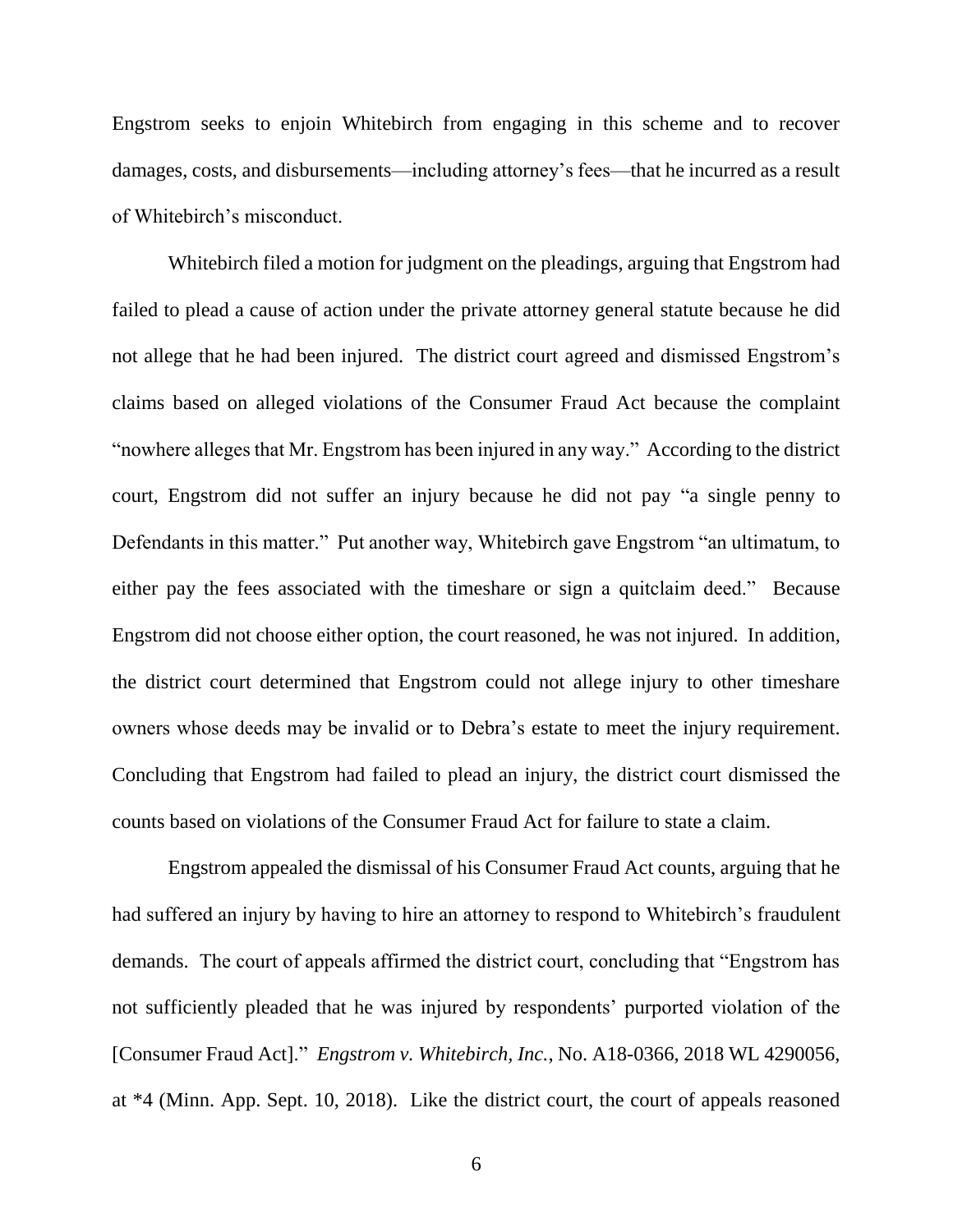that Engstrom was not injured because he was not induced into choosing one of the two options Whitebirch presented.*Id.* Further, Engstrom "could not have been injured by the conveyance of a property interest that he disclaims interest in." *Id.*

We granted Engstrom's petition for review.

l

## **ANALYSIS**

When reviewing whether a complaint fails to state a claim upon which relief can be granted, we must "accept the facts alleged in the complaint as true and construe all reasonable inferences in favor of the nonmoving party." *Walsh v. U.S. Bank*, 851 N.W.2d 598, 606 (Minn. 2014). The sole question on appeal is whether "the complaint sets forth a legally sufficient claim for relief." *Zutz v. Nelson*, 788 N.W.2d 58, 61 (Minn. 2010) (citation omitted) (internal quotation marks omitted). This is a question of law that we review de novo. 4 *Walsh*, 851 N.W.2d at 606.

Whether Engstrom's complaint sets forth a legally sufficient cause of action turns on the interpretation of Minnesota's private attorney general statute, Minn. Stat. § 8.31, subd. 3a. This statute provides that "any person injured by a violation of" the Consumer Fraud Act "may bring a civil action and recover damages, together with costs and disbursements, including costs of investigation and reasonable attorney's fees, and receive

<sup>&</sup>lt;sup>4</sup> At the court of appeals, the parties disagreed on the standard of review. Engstrom argued that the standard was de novo because the district court dismissed the complaint on the pleadings. Whitebirch claimed that the summary-judgment standard should be used because both parties presented matters outside the pleadings at the district court. *See* Minn. R. Civ. P. 12.03. The court of appeals determined that de novo review was appropriate because the district court did not rely on matters outside of the pleadings. Whitebirch did not seek review of this determination, and, therefore, we also conduct a de novo review. *See Madsen v. Park Nicollet Med. Ctr.*, 431 N.W.2d 855, 858 (Minn. 1988).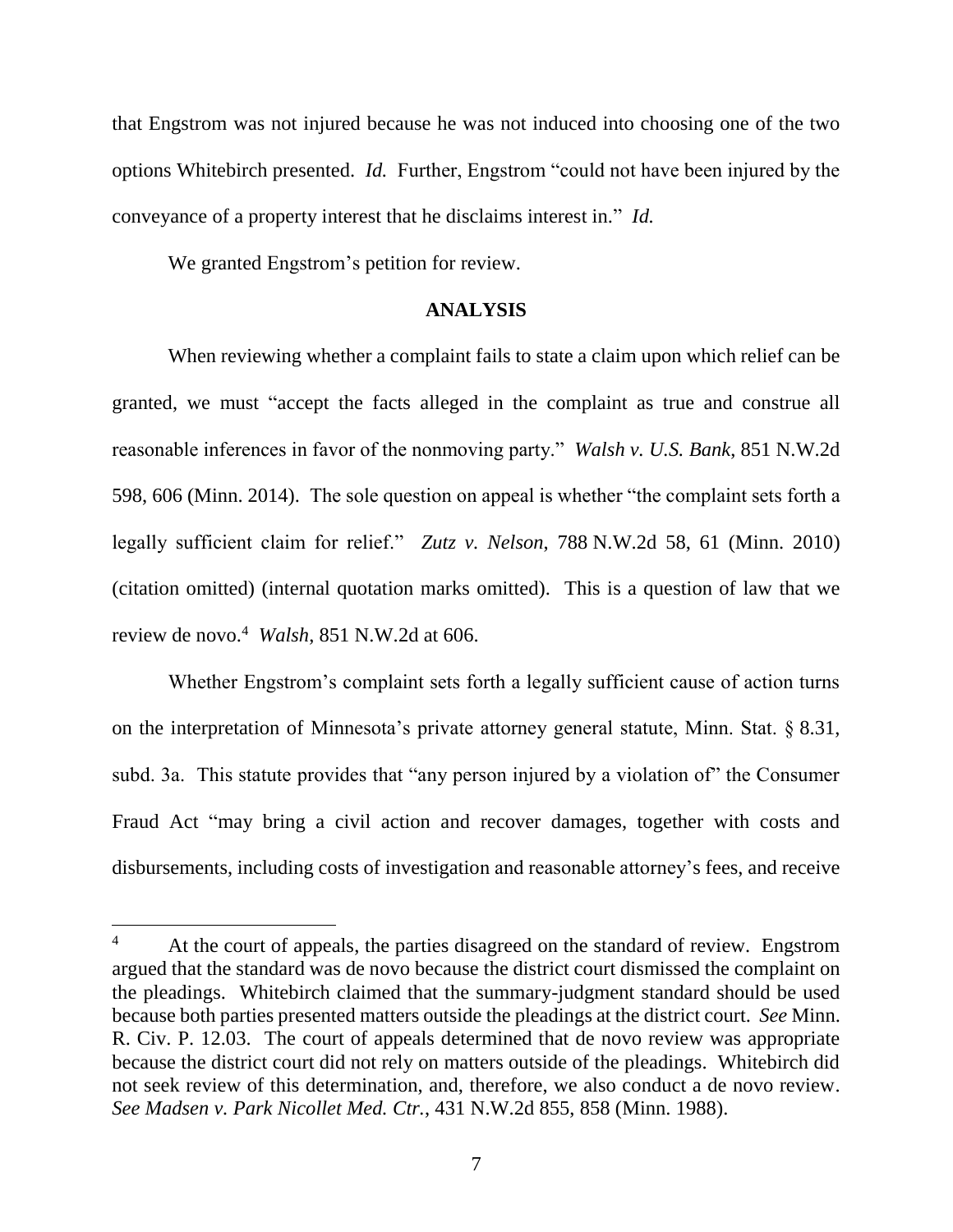other equitable relief as determined by the court."<sup>5</sup> Thus, to bring a claim for a violation of the Consumer Fraud Act, Engstrom must plead that the defendant engaged in conduct prohibited by the Act and that this conduct injured him. On appeal, it is undisputed that Engstrom's complaint adequately pleads a violation of the Act.<sup>6</sup> Accordingly, we need only determine whether Engstrom was "injured" within the meaning of the private attorney general statute.

Engstrom argues that "hiring an attorney to investigate and resolve" fraud qualifies as an injury under the statute. According to him, Whitebirch's fraudulent demands "forced him to act" and suffer a pecuniary loss. Whitebirch, on the other hand, argues that an injury "independent of attorney's fees is necessary to support a civil action under section 8.31."

<sup>5</sup> Section 8.31 authorizes the Attorney General to investigate alleged violations of a series of statutes involving "unfair, discriminatory, and other unlawful practices in business, commerce, or trade," including the provision at issue here, Minnesota's Consumer Fraud Act, Minn. Stat. §§ 325F.68–.70 (2018). Minn. Stat. § 8.31, subd. 1 (2018). Under the private attorney general statute, private plaintiffs injured by violations of these statutes are authorized to sue for the violations. In addition to proving injury from the violations, plaintiffs who bring claims under the private attorney general statute must also "demonstrate that their cause of action benefits the public." *Ly v. Nystrom*, 615 N.W.2d 302, 314 (Minn. 2000). That requirement is not at issue here.

<sup>&</sup>lt;sup>6</sup> This is true despite Whitebirch's argument that it did not concoct fake documents, perpetrate a fraud, or utilize the services of an unlicensed notary. When reviewing the dismissal of a complaint for failing to state a claim, we must "accept the facts alleged in the complaint as true." *Walsh*, 851 N.W.2d at 606. And Whitebirch does not dispute that Engstrom's allegations, if true, constitute violations of the Consumer Fraud Act. Thus, whether Whitebirch violated the Act is not at issue at this point in the litigation, despite Whitebirch's arguments about the merits of Engstrom's allegations. Whitebirch also argues for the first time on appeal that Minn. R. Civ. P. 9.02—requiring plaintiffs to plead the circumstances of fraud with particularity—applies to Engstrom's complaint. Because this argument was not raised below, we do not consider it. *See Dykes v. Sukup Mfg. Co.*, 781 N.W.2d 578, 584 n.2 (Minn. 2010).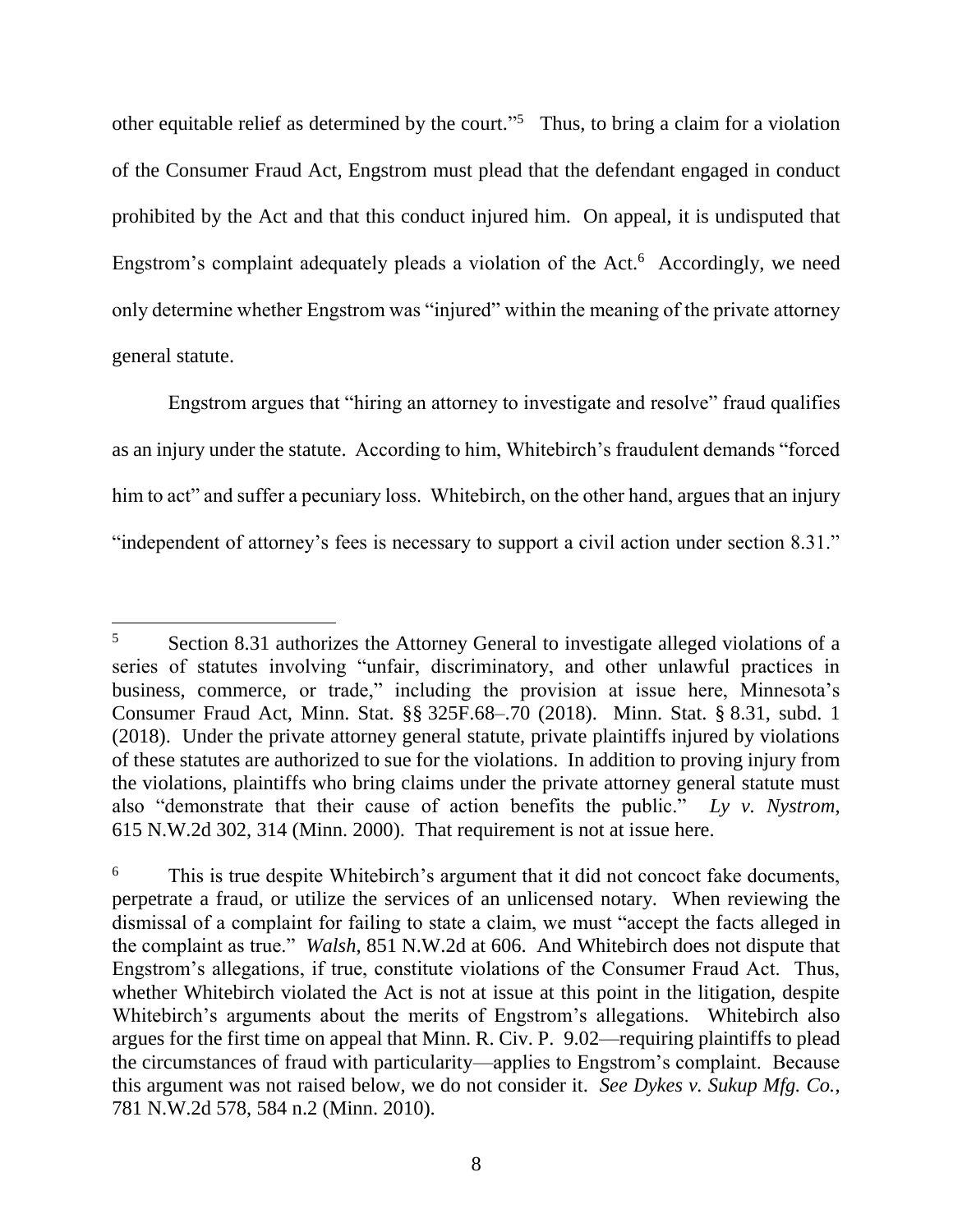In essence, Whitebirch argues that, because a successful plaintiff may recover attorney fees at the end of the case, attorney fees cannot also constitute the "injury" the statute requires before a plaintiff can even bring the lawsuit.

Whitebirch's argument is unpersuasive. The attorney fees at issue at this stage of this litigation are not the fees Engstrom would recover if he prevails in his case. The attorney fees at issue are the fees Engstrom paid so that he could determine his liability in response to what he contends were fraudulent demands and threats from Whitebirch. For example, Engstrom claims that he paid an attorney to conduct a title search in response to Whitebirch's contention that Engstrom, as the owner of the timeshare, owed timeshare fees. If, as Engstrom believed, he had no property rights in the timeshare, then he would not owe the fees that Whitebirch threatened to collect from him. In other words, in order to determine his liability, Enstrom claims he paid an attorney, and therefore he was injured.

The private attorney general statute does not define "injury." *See* Minn. Stat. § 8.31, subd. 3a. Accordingly, we may look to dictionary definitions. *Great N. Ins. Co. v. Honeywell Int'l, Inc.*, 911 N.W.2d 510, 516 (Minn. 2018). The dictionary defines "injury" as "hurt, damage, or loss sustained." *Webster's Third New International Dictionary* 1164 (1961); *see also, e.g.*, *Merriam-Webster's Collegiate Dictionary* 601 (10th ed. 2001) (defining "injure" as "to inflict material damage or loss on"). We need not define for all time the "injury" required to trigger rights under the private attorney general statute.